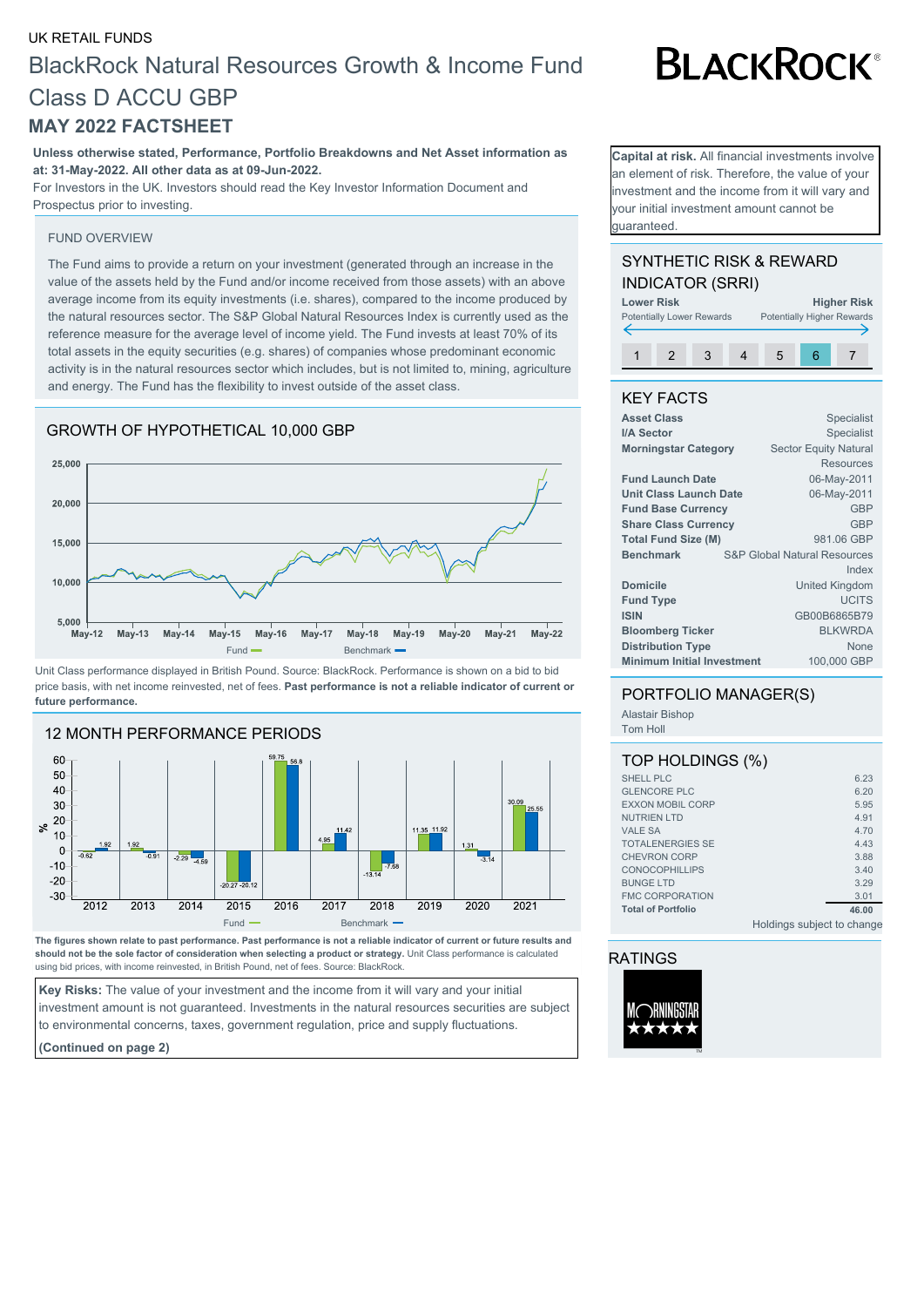**Key Risks Continued:** Compared to more established economies, the value of investments in Emerging Markets may be subject to greater volatility due to differences in generally accepted accounting principles or from economic or political instability. Investments in smaller company shares can be more unpredictable and less liquid than those of larger company shares. The use of covered call options in the fund will usually provide some limited protection to investors when stockmarkets are falling, but may also result in a lower return in a rising market, when compared to the benchmark. The Fund may make distributions from capital as well as income or pursue certain investment strategies in order to generate income. Investors should understand that capital growth is not a priority for the Fund and that income levels will vary and are not guaranteed. This may increase the income but can reduce capital and the potential for long-term capital growth. Overseas investments will be affected by movements in currency exchange rates.

#### SECTOR BREAKDOWN (%)

|                            | <b>Fund</b> | <b>Benchmark</b> | <b>Active</b> |
|----------------------------|-------------|------------------|---------------|
| <b>Energy Sectors</b>      | 39.75       | 33.98            | 5.77          |
| <b>Mining Sectors</b>      | 31.31       | 33.78            | $-2.47$       |
| <b>Agriculture Sectors</b> | 26.00       | 31.23            | $-5.24$       |
| Cash and/or Derivatives    | 2.50        | 0.04             | 2.46          |
| Other                      | 0.46        | 0.97             | $-0.52$       |

Negative weightings may result from specific circumstances (including timing differences between trade and settlement dates of securities purchased by the funds) and/or the use of certain financial instruments, including derivatives, which may be used to gain or reduce market exposure and/or risk management. Allocations are subject to change.

#### PORTFOLIO CHARACTERISTICS

| Weighted Average Market Capitalisation (millions) | 80.273 GBP |
|---------------------------------------------------|------------|
| <b>Price to Book Ratio</b>                        | 2.20x      |
| <b>Price to Earnings (TTM) Ratio</b>              | 11.72x     |

#### FEES AND CHARGES

| <b>Max Initial Charge</b>                                                       | $0.00\%$ |
|---------------------------------------------------------------------------------|----------|
| <b>Exit Fee</b>                                                                 | $0.00\%$ |
| <b>Estimated Ongoing Charge</b>                                                 | 0.81%    |
| <b>Annual Management Fee*</b>                                                   | 0.75%    |
| <b>Performance Fee</b>                                                          | $0.00\%$ |
| The ongoing charges figure shown here is an estimate of the annualised charges. |          |
|                                                                                 |          |

An estimate is being used because the Fund (or unit class) was newly launched or it has been launched within the reported period.

| Trade Date + 3 days          |
|------------------------------|
| Daily, forward pricing basis |
|                              |

#### GEOGRAPHIC BREAKDOWN (%)



#### MARKET CAPITALISATION (%)

quartile which contains the bottom 25% of funds.

overall risk and reward profile of the Fund.

Prospectus for further information.



**Quartile Rank:** categorises a fund into four equal bands based on their performance over a specified period within the relevant Morningstar's sector. The top or first quartile contains the top 25% of funds, through to the bottom or 4th

**SRRI:** is a value based on the volatility of the fund, which gives an indication of the

**Performance Fee:** is charged on any returns that, subject to a High Water Mark, the Fund achieves above it's performance fee benchmark. Please refer to the

#### **GLOSSARY**

**Market Capitalisation:** is the total value of the shares issued by a company which trades on the stock exchange.

**Ongoing Charge:** is a figure representing all annual charges and other payments taken from the fund.

**Price to Book Ratio:** represents the ratio of the current closing price of the share to the latest quarter's book value per share.

Price to Earnings (TTM) Ratio: represents the ratio of the market price per share of a company to the company's earnings per share for a twelve-month period (usually the last 12 months or trailing twelve months (TTM)).

0800 44 55 22 **X** enquiry@ukclientservices.blackrock.com **+** blackrock.co.uk

#### **IMPORTANT INFORMATION:**

"

"This document is marketing material. BlackRock have not considered the suitability of this investment against your individual needs and risk tolerance. To ensure you understand whether our product is suitable, please read the Key Investor Information Document. Any decision to invest must be based solely on the information contained in the Company's Prospectus, Key Investor Information Document and the latest half-yearly report and unaudited accounts and/or annual report and audited accounts. Subscriptions in the Fund are valid only if made on the basis of the current Prospectus, the most recent financial reports and the Key Investor Information Document, which are available in registered jurisdictions and available in local language where registered can be found at ww.blackrock.com on the relevant product pages. Investors should understand all characteristics of the funds objective before investing. Prospectuses, Key Investor Information Documents and application forms may not be available to investors in certain jurisdictions where the Fund in question has not been authorised. BlackRock may terminate marketing at any time. For information on investor rights and how to raise complaints please go to https:// www.blackrock.com/corporate/compliance/investor-right available in in local language in registered jurisdictions. Investors should read the fund specific risks in the Key Investor Information Document and the Company's Prospectus. We strongly recommend you seek independent professional advice prior to investing. If, after reading this factsheet, you have any questions or would like any additional information please contact your financial adviser or speak to our Investor Services Team on 0800 445522.

Issued by BlackRock Investment Management (UK) Limited (authorised and regulated by the Financial Conduct Authority). Registered office: 12 Throgmorton Avenue, London, EC2N 2DL. Registered inEngland No. 2020394. Tel: 020 7743 3000. For your protection, telephone calls are usually recorded. BlackRock is a trading name of BlackRock Investment Management (UK)Limited. © 2022 BlackRock, Inc. All Rights reserved. BLACKROCK, BLACKROCK SOLUTIONS, iSHARES, SO WHAT DO I DO WITH MY MONEY, INVESTING FOR A NEWWORLD, and BUILT FOR THESE TIMES are registered and unregistered trademarks of BlackRock, Inc. or its subsidiaries in the United States and elsewhere. All other trademarks are those of their respective owners.